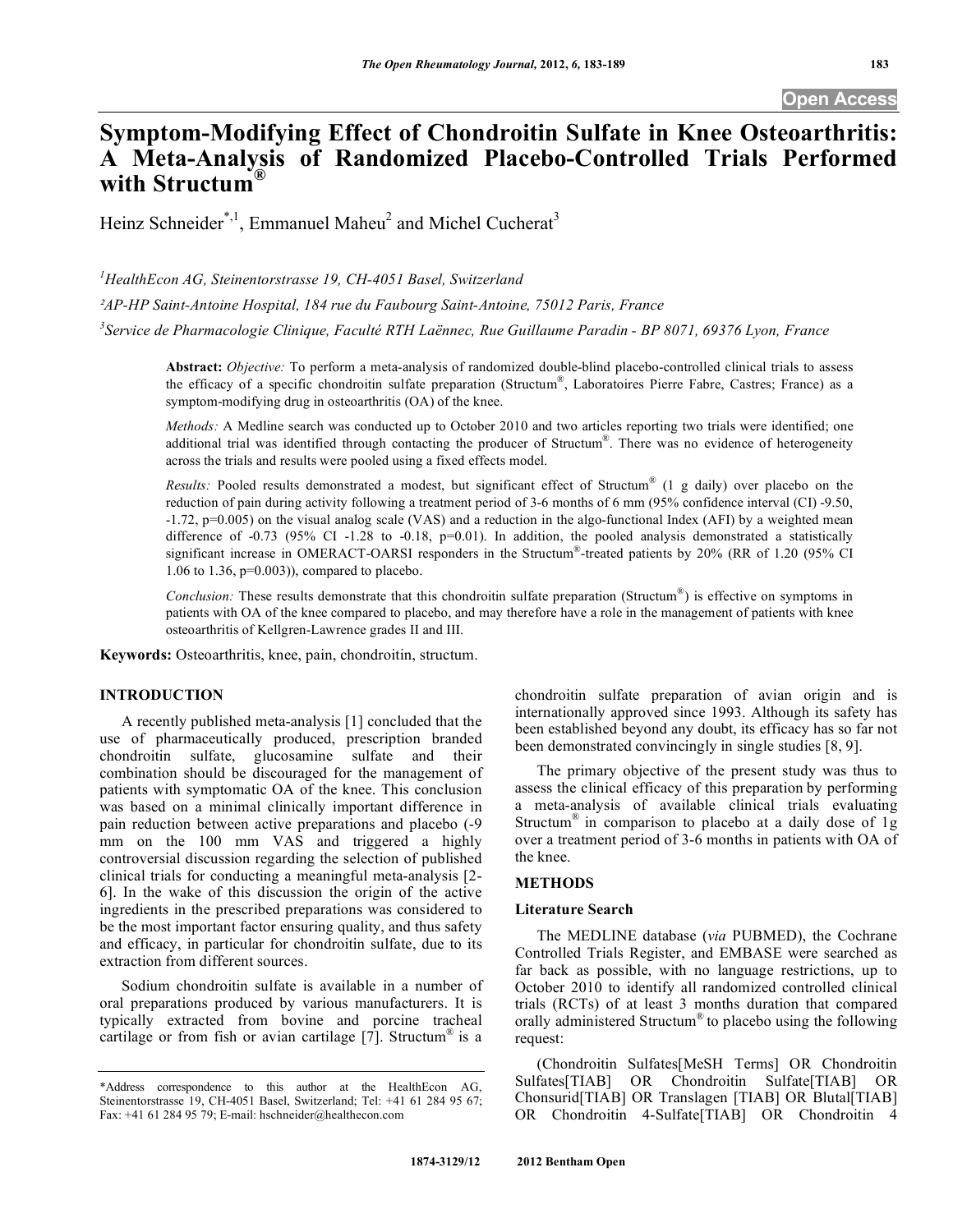Sulfate[TIAB] OR Chondroitin Sulfate A[TIAB] OR Chondroitin 6-Sulfate[TIAB] OR Chondroitin 6 Sulfate[TIAB] OR Chondroitin Sulfate C[TIAB] OR Structum[TIAB]) AND (Osteoarthritis[MeSH Terms] OR Osteoarthritis[TIAB] OR Osteoarthritides[TIAB] OR Osteoarthrosis[TIAB] OR Osteoarthroses[TIAB] OR Degenerative Arthritides[TIAB] OR Degenerative Arthritis[TIAB] OR Osteoarthrosis Deformans[TIAB]) AND (("clinical"[TIAB] AND "trial"[TIAB]) OR "clinical trials"[MeSH Terms] OR "clinical trial"[Publication Type] OR "random\*"[TIAB] OR "random allocation"[MeSH Terms] OR "therapeutic use"[MeSH Subheading] )

 The citations of the retrieved studies, review and metaanalysis articles obtained from the data base searches (snowballing) were also reviewed. In addition, we also searched for unpublished trials and those in progress by contacting the manufacturer of Structum® and by using clinical trials repositories, including that of the National Institute of Health, the National Research Register, Current Controlled Trials, and Trials Central. Abstract of conferences were searched using the ISI proceedings database.

### **Trials Selection**

 RCTS of at least three (3) months duration or more that compared orally administered Structum® at a daily dosage of 1 gramme to placebo and reported all outcome measures of interest. The primary outcome was absolute pain intensity (during activity) reported in one of two time windows (three months, more than 3 months). Secondary outcomes were the Lequesne's algo-functional Index (AFI) [10] or any other function assessment and the rate of responders according to the Outcome Measures of the Rheumatoid Arthritis Clinical Trials and the Osteoarthritis Research Society International (OMERACT-OARSI) criteria [11]. No language restriction was applied.

### **Data Collection and Quality Assessment**

 All qualifying studies were assessed for adequate blinding of randomization, completeness of follow up and objectivity of the outcome assessment. Data regarding detailed inclusion criteria, treatment type and duration, duration of follow-up and various outcomes, and safety data were abstracted (as available) from the clinical trial report of each individual study obtained from the manufacturer upon request for data extraction purposes. Data were extracted independently by two reviewers (MC and HS). Disagreements, if any, were resolved by consensus.

 To assess studies quality, we evaluated studies for the adequacy of allocation concealment, performance of the analysis according to the intention to treat principle, and blind assessment of the outcome of interest [12]. We used the criteria recommended by Altman and Schulz [13] and Jüni *et al*. [14] to decide if treatment allocation was adequately concealed or not.

 Extracted data were entered into a proprietary specific relational database of clinical trial data. All data entries were 100% verified back to the original source (clinical study reports) prior to locking the database for analysis.

 For studies with follow-up that continued beyond the randomized phase, efficacy and safety data were to be only extracted during the randomized study period.

### **Statistical Analysis**

 The analysis population included all patients in the intent-to-treat (ITT) populations, who received at least one dose of Structum® or placebo.

 For continuous variables, treatment effect was analyzed by weighted mean differences (WM or WMD) in the primary analysis and effect size (SMD) in a secondary analysis. The treatment effect for individual trials was calculated as the difference between treated and control groups in the change between end of trial and baseline. For categorical variables, treatment effect was analyzed by relative risk (RR). Between study heterogeneity was analyzed by means of standard chi<sup>2</sup> tests (Cochrane), with p<.05 deemed statistically significant. Where no significant statistical heterogeneity was identified, the fixed-effect estimate was used preferentially as the summary measure. We also used the  $I^2$  statistic that is independent of the number of studies and quantifies heterogeneity on a scale of 0% to 100%. Very large heterogeneity between studies is usually denoted by  $I^2$  values of 75% or more. All metaanalyses were performed using the EasyMA system [15].

## **RESULTS**

 Our search yielded 262 citations. After review of titles and abstracts, 39 full-text articles were retrieved for further evaluation and 6 studies were retained for our analysis.

 Two additional studies were identified by contacting the manufacturer of Structum® (Laboratoires Pierre Fabre, Castres; France). Of these eight studies, five were not eligible due to use of a non-placebo control design (four) and one due to the use of an inadequate dose of Structum<sup>®</sup>  $(2)$ g/day) [16-20]. A list of the five excluded studies including the reasons for exclusion is provided in Table **1**.

 The characteristics of the three eligible randomized clinical trials with Structum® versus placebo are shown in Table **2**. All three studies were sponsored by the pharmaceutical company (Laboratoires Pierre Fabre, Castres, France) manufacturing and marketing Structum<sup>®</sup> and the clinical study reports were obtained from the manufacturer upon request for data extraction purposes.

 A total of 588 patients were enrolled of which 291 were randomly allocated to Structum® and 297 to placebo. The average study size was 98 patients per arm (range 64 to 156 per arm). All trials were double blind and were reported in English language. One study [21] was unpublished and was obtained in the form of a clinical study report from the manufacturer of Structum®. All three trials were conducted either in France and/or in Switzerland and enrolled patients with knee osteoartrithis. The mean age of the participants was similar across the studies (range from 61 to 67 years). The gender spread between the studies also was similar with about 70% female and 30% male patients. Mean baseline pain intensity during activity ranged from 54 - 61 mm (on a 100mm VAS). All three studies were of good quality based on a Jadad score of 5 (range 0-5) [11]. The duration of the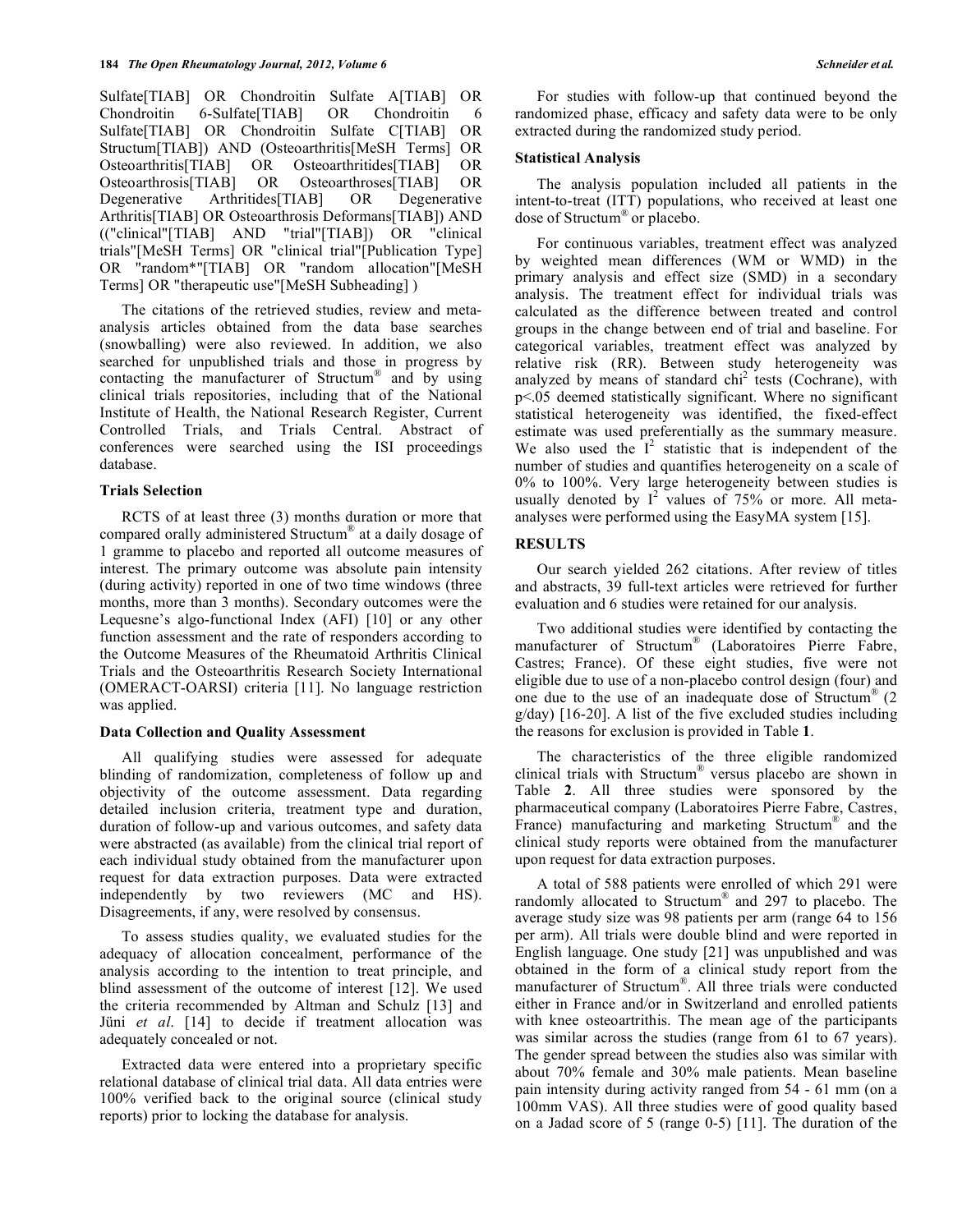| Study                          | <b>Treatment</b>                                                                                | <b>Reason for Exclusion</b>        |  |  |
|--------------------------------|-------------------------------------------------------------------------------------------------|------------------------------------|--|--|
| Fardellone P; 2009 [16]        | Chondroitin sulfate (Structum <sup>®</sup> ) vs Chondroitin sulfate (Chondrosulf <sup>®</sup> ) | not <i>vs</i> placebo              |  |  |
| Nasonova et al.; 2001 [17]     | Chondroitin sulfate (Structum <sup>®</sup> ) + NSAID vs NSAID                                   | open design, not <i>vs</i> placebo |  |  |
| Alekseeva et al.; 1999 [18]    | Chondroitin sulfate (Structum <sup>®</sup> ) + Ibuprofen vs Ibuprofen                           | open design, not <i>vs</i> placebo |  |  |
| Soroka NF, Chyzh KA; 2002 [19] | Chondroitin sulfate (Structum <sup>®</sup> ) + NSAID vs NSAID                                   | open design, not <i>vs</i> placebo |  |  |
| Mazières et al.; 1992 [20]     | Chondroitin sulfate (Structum <sup>®</sup> ) $2g/day$ vs placebo                                | inadequate dose                    |  |  |

#### **Table 1. Characteristics and References of Excluded Studies**

## **Table 2. Characteristics of Identified Randomised Placebo-Controlled Trials of Chondroitin Sulfate (Structum®) in Osteoarthritis of the Knee**

| Study                           | <b>Treatment (Daily Dose)</b>                                  | <b>Treatment Duration (Months)</b> | <b>Concealment Adequate</b> | Patient Blinding Adequate | ITT Performed | Patients Randomized (Structum®/Placebo) | Mean Age | % Women | <b>Joint Affected</b> | Outcomes extracted                                                            | <b>Funding Source</b>        | <b>Jadad Score</b> |
|---------------------------------|----------------------------------------------------------------|------------------------------------|-----------------------------|---------------------------|---------------|-----------------------------------------|----------|---------|-----------------------|-------------------------------------------------------------------------------|------------------------------|--------------------|
| Knüsel et<br>al. 2000<br>$[21]$ | Chondroitin<br>sulfate<br>1g/day<br>(Structum <sup>®</sup> )   | 6                                  | yes                         | yes                       | yes           | 145<br>(72/73)                          | 61       | 70      | knee                  | -VAS (pain) -algo-<br>functional index<br>(AFI) - OMERACT-<br>OARSI responder | Laboratoires<br>Pierre Fabre | 5                  |
| Mazières<br>et al.<br>2001 [8]  | Chondroitin<br>sulfate<br>1g/day<br>$(Structum^{\circledast})$ | 3                                  | yes                         | yes                       | yes           | 132<br>(64/68)                          | 67       | 74      | knee                  | -VAS (pain) -algo-<br>functional index<br>(AFI) - OMERAC -<br>OARSI responder | Laboratoires<br>Pierre Fabre | 5                  |
| Mazières<br>et al.<br>2007 [9]  | Chondroitin<br>sulfate<br>1g/day<br>(Structum®)                | 6                                  | yes                         | yes                       | yes           | 311<br>(155/156)                        | 67       | 70      | knee                  | -VAS (pain) -algo-<br>functional index<br>(AFI) -OMERACT-<br>OARSI responder  | Laboratoires<br>Pierre Fabre | 5                  |

studies was at least three months, with two trials running for six months.

 Knüsel and colleagues [21] randomized 145 male or female patients suffering from painful femorotibial OA fulfilling American College of Rheumatology (ACR) criteria [22], age between 50 and 80 years, with an algo-functional Index (AFI) between 4 and 13, a pain score during activity of 30 mm or more on the Visual Analogue Scale (VAS), a radiographic grade II or III on the Kellgren-Lawrence Scale and a regular consumption of NSAID for a minimum of three weeks during the last three months before trial begin. The primary outcome measure was the change in the algofunctional index (AFI) following a treatment period with Structum® or placebo over a period of six months. In the ITT analysis the authors reported a non-significant difference in favour of Structum®.

 Mazières and colleagues [8] reported results from a randomized trial with 132 patients with femorotibial OA according to ACR criteria, age > 50 years, an algo-functional

Index (AFI) between 4 and 11, a pain intensity during activity of at least 30 mm on the VAS, a regular consumption of NSAID for 3 months and a radiographic grade II or III on Kellgren-Lawrence Scale. The primary outcome measure was the change in the algo-functional index (AFI) following a treatment period with Structum® or placebo of three months. Again, a non-significant difference in favour of Structum<sup>®</sup> was found in the ITT population.

 In a second randomized, double-blind, placebo controlled study which included 307 randomized patients, age between 50-80 years, suffering from medial knee OA defined according to ACR criteria for >6 months, with pain during daily activity of  $\geq 40$  mm on a 100 mm VAS, a Lequesne's algo-functional index (AFI) score between 6 and 12 and grade II or III of the Kellgren and Lawrence (K/L) radiographic classification on an anterior–posterior radiograph taken in an extended standing position within the previous six months, Mazières and colleagues [9] reported on changes in pain and AFI after a six months treatment with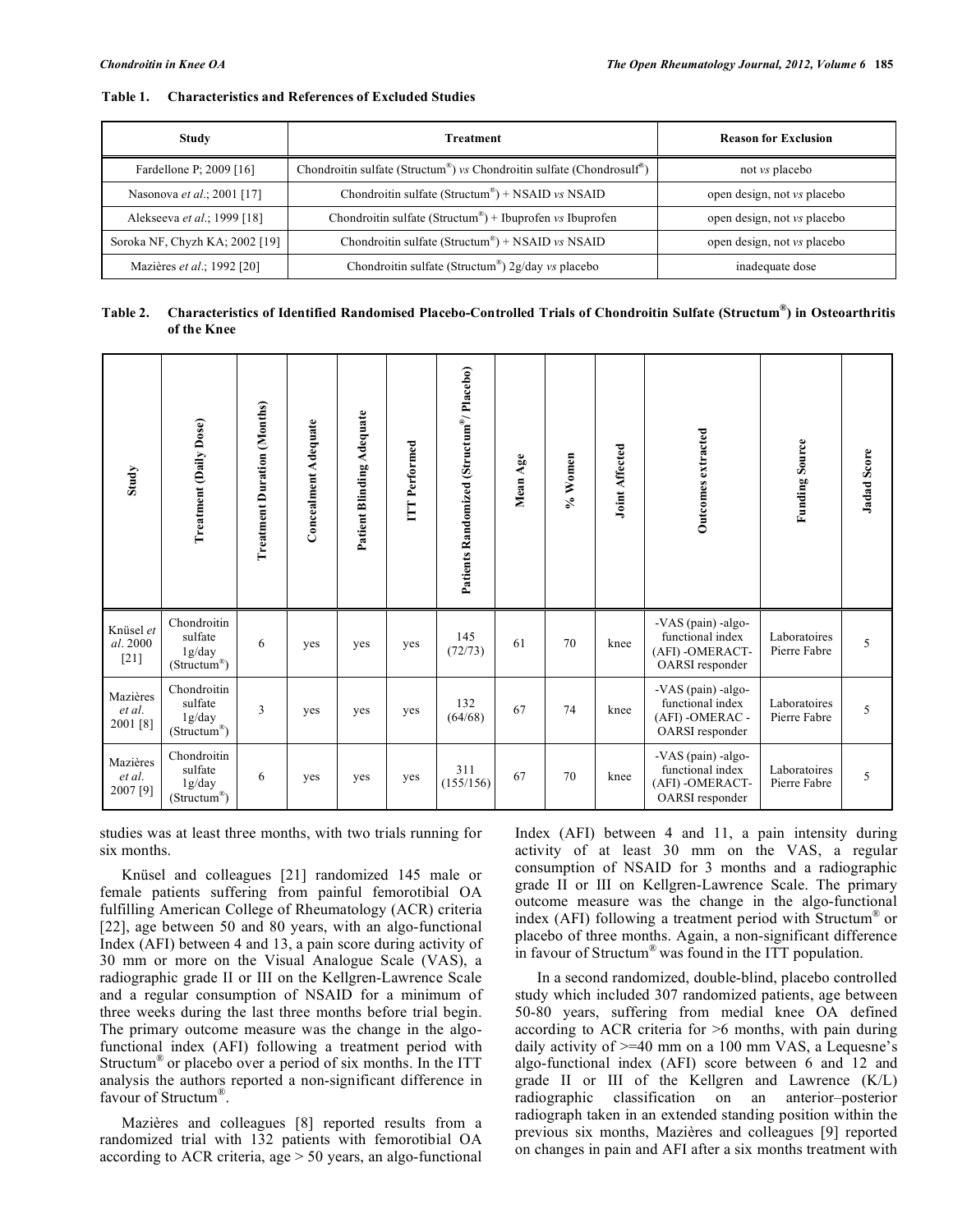Structum® or placebo. Also this study failed to show a statistically significant efficacy in one of the primary outcome parameters (AFI) although Structum® again showed a better effect than placebo on pain.

## **Pooled Effect on Pain During Activity, Lequesne's Algo-Functional Index and OMERACT-OARSI Responder Rate**

 Data on pain during activity, expressed as change from baseline, were extractable from all three studies. The analysis detected a statistically significant difference in favor of Structum® (Fig. **1**) regarding pain during activity, with a reduction of -5.61 mm (95% CI -9.50 to -1.72, p=0.005). No heterogeneity was detected between the trials with  $I^2=0\%$ .

 Data on time-specific, absolute difference of pain intensity during activity *vs* baseline in the Structum® group were extractable from all three studies. The fixed model analysis (data not shown) detected a statistically significant reduction in absolute pain intensity at study end by -25.9 mm (95% CI -28.7 to -23.2, p<0.001). No heterogeneity was detected between the trials with  $I^2=0\%$ .

 All the three studies had extractable data for the Lequesne's algo-functional index (AFI), expressed as change from baseline. As shown in Fig. (**2**), the meta-analysis detected a statistically significant difference in favor of Structum<sup>®</sup> (1 g daily) with a weighted mean difference of  $-$ 0.73 (95% CI -1.28 to -0.18, p=0.01). No heterogeneity was detected between the results of the three trials with  $I^2 = 0$ %.

# *Pain during activity (VAS)*

## **Weighted mean, fixed model (95% CI)**

Values in mm, WM: Weighted Mean Difference (WMD), CI: confidence interval, Ass p: p-value of the test of association, Het: heterogeneity, n: sample size



**Fig. (1).** Differences in pain intensity during activity measured on visual analogue scale (VAS) between Structum® interventions and placebo at study end.

## *Algo-functional Index (AFI)*

### **Weighted mean, fixed model (95% CI)**

WM: Weighted Mean Difference (WMD), CI: confidence interval, Ass p: p-value of the test of association, Het: heterogeneity, n: sample size



**Fig. (2).** Differences in Lequesne's algo-functional index (AFI) between Structum® interventions and placebo at study end measured as change from baseline.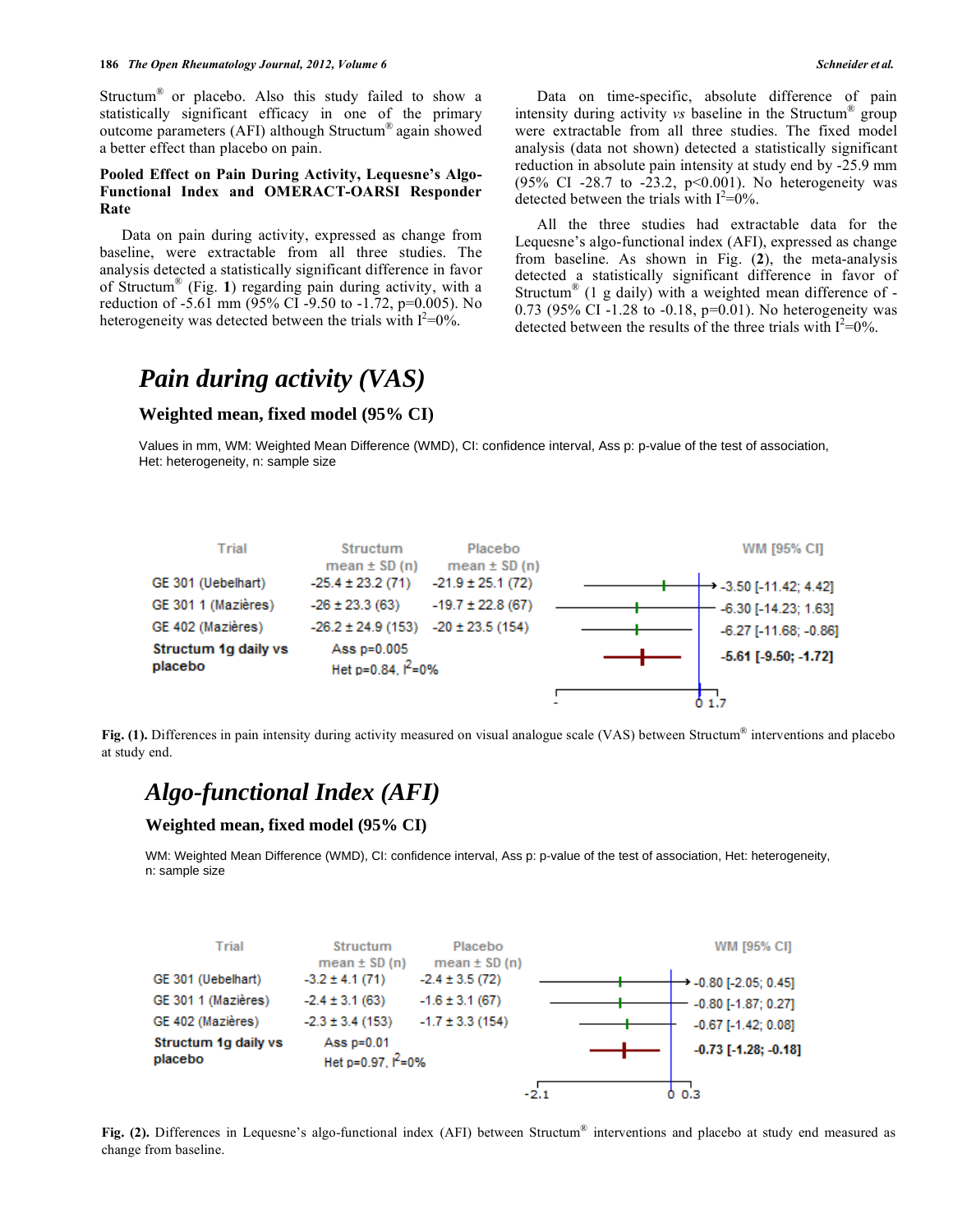From one study the percentage of OMERACT-OARSI responders was extractable. For two studies the actual number of OMERACT-OARSI responders was calculated post hoc based on available data in the clinical study reports. The meta-analysis demonstrated a statistically significant difference in favor of Structum® (Fig. **3**) with respect to the actual number of OMERACT-OARSI responders, relative risk (RR) of 1.20 (95% CI 1.06 to 1.36, p=0.003) corresponding to an increase under Structum® of the rate of responders by 20%. No heterogeneity was detected with  $I^2 = 0\%$ .

 A time specific analysis of the treatment effect on pain during activity was performed at treatment duration of 3 and 6 months. Three trials reported data at 3 months and two trials had treatment durations of 6 months. At 3 months there

## *OMERACT-OARSI responders*

## **Relative risk, fixed model (95% CI)**

was a clear trend towards a decrease in pain during activity (-

3 mm *vs* placebo) observed in all three studies although this effect did not reach statistical significance (Fig. **4**). At 6 months (data not shown), based on two studies, a statistically significant effect was demonstrated on pain during activity in favor of Structum® 1g daily with a reduction of -5.4 mm (95% CI -9.86 to -0.22,  $p=0.02$ ) suggesting a basically linear decrease in pain during activity over time.

### **DISCUSSION**

 The findings of this meta-analysis demonstrate that chondroitin sulfate, in the form of Structum® at an oral dose of 1 g/day, has a modest but statistically significant reducing effect of pain intensity, improves functionality (algofunctional index) and increases the actual numbers of

RR: Relative Risk, CI: confidence interval, Ass p: p-value of the test of association, Het: heterogeneity, N: sample size, n: number of events



**Fig. (3).** Differences in the percentage of OMERACT-OARSI responders between Structum® interventions and placebo at study end.

## *Pain during activity at 3 months*

## **Weighted mean, fixed model (95% CI)**

Values in mm, RR: Relative Risk, CI: confidence interval, Ass p: p-value of the test of association, Het: heterogeneity, n: sample size



**Fig. (4).** Differences in pain intensity during activity measured on visual analogue scale (VAS) between Structum® interventions and placebo at 3 months.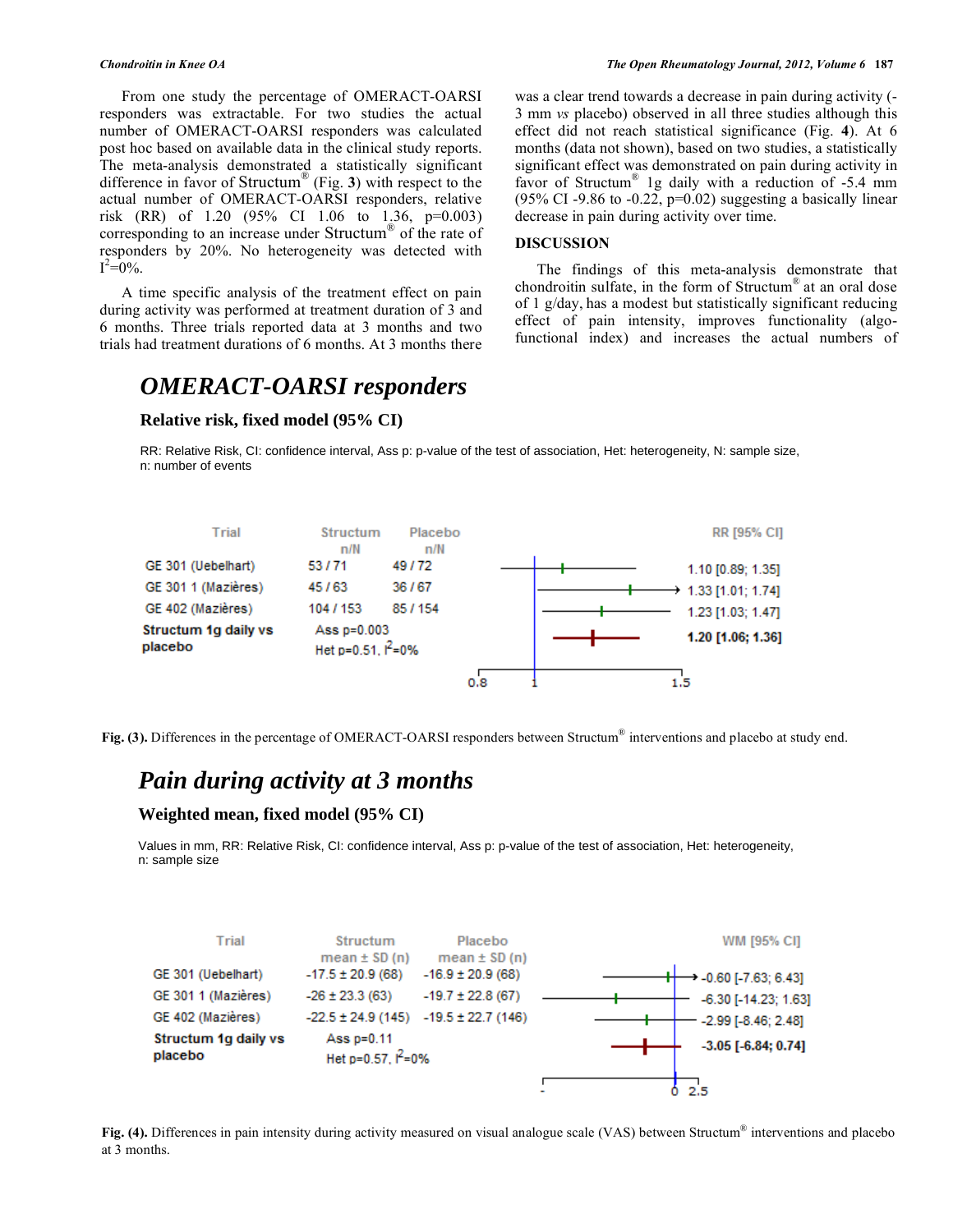OMERACT-OARSI responders in a statistically significant fashion in patients with symptomatic OA of the knee. These results extend the conclusions of previous meta-analyses [23, 24] and support the OARSI recommendations for the management of hip and knee OA regarding the use of chondroitin sulphate as a symptom-modifying drug in patients with knee OA [25].

 The present meta-analysis has several strengths. It was based on a systematic literature review, included one unpublished randomized controlled trial and access to the original data source was allowed for data extraction. It included around 300 patients treated with the same dose of 1 g daily of identical product for periods of 3-6 months, and, last but not least, there was no evidence of heterogeneity across the three trials evaluated justifying the use of a fixed effects model. A limitation is that the data on the OMERACT-OARSI responders rates in two studies were calculated post hoc since this outcome had not been included in the original study protocol. Furthermore, the fact that all three trials had the same source of support may be considered a bias.

 In many clinical trials on OA of the knee, results are reported as mean and standard deviation of the change, which is not meaningful to most readers since no reference to the clinical relevance of such changes is given routinely. However, incorporating patient perspectives and defining clinically relevant outcomes are of great importance in clinical decision making. For example, in a recently published meta-analysis by Wandel and coauthors [1] on the effects of glucosamine, chondroitin, or placebo in patients with OA of hip or knee, it was concluded that the use of pharmaceutically produced, prescription branded chondroitin sulfate, glucosamine sulfate and their combination should be discouraged for the management of patients with symptomatic OA of the knee. This conclusion was based on the application of a "minimal clinically important difference" in pain reduction between active preparations and placebo (-9 mm on the 100 mm VAS). As reported in this study, the statistically significant difference between Structum<sup>®</sup> and placebo revealed by the meta-analysis approximated a difference of -6mm on the 100 mm VAS. This difference, based on the postulate by Wandel and coauthors (1), would be considered as meaningless while clinically irrelevant. There exists, however, a considerable problem with the definition of the so called "minimal clinically important difference" applied by Wandel and coauthors [1]. To justify the use of this "minimal clinically important difference" the authors refer to four publications on this subject [26 - 29] and in all of which the described "minimal clinically important differences" refer to differences in pain intensity before the start of treatment (baseline, non-treatment) and after a treatment period (endpoint), i.e. between treatment and non-treatment. Since it is known fact that the assessment of pain in OA is affected to a considerable degree by placebo effect [30, 31], the difference between treatment and non-treatment is not equivalent or comparable to an effect of active *vs* placebo treatment. Thus, the transfer of such a "minimal clinically important difference" from a given clinical situation into another one, not comparable clinical situation is scientifically not justifiable.

 On the other hand, in an evaluation of clinically relevant states in patients with knee OA, patients considered their state satisfactory if their pain score was less than 32.3 mm (95% CI 30.1 to 34.7) on the 0-100 mm VAS [32]. In our meta-analysis, the mean VAS change in pain during activity between baseline and the end of study was -25.9 mm (95% CI -28.7 to -23.2) in the Structum<sup>®</sup> group. Based on baseline values of 54-61 mm VAS in the three studies evaluated, it is obvious that most of the patients receiving Structum® reached a pain score of less than 32.3 mm VAS, thus experienced a meaningful improvement, i.e. a clinically relevant reduction in pain at the end of treatment. Furthermore, a reduction in pain intensity represents one of the best investigated placebo effects within the context of evaluating clinical effectiveness [30, 33-35]. In a recently published meta-analysis [31] the placebo effect in randomized, controlled clinical trials in OA was evaluated involving 193 placebo treated groups consisting of a total of 16364 patients and 14 untreated control groups of a total of 1167 patients. For pain relief placebo treatment showed an effect size of 0.51 (95% CI, 0.46 - 0.55) whereas in untreated control groups the effect size approached zero (ES 0.03 (-  $(0.13 - 0.18)$ ). As a matter of fact, in "head-to-head"-trials of placebo *vs* non-treatment the effect size was even larger (ES 0.77 (0.65 - 0.89)). Placebo was also described to be effective for other endpoints such as perceived stiffness, selfreported function and physician's global assessment.

### **CONCLUSION**

 In conclusion, the administration of chondroitin sulfate in the form of a specific preparation, i.e. Structum®, at an oral dose of 1 g/day is effective in reducing pain intensity during activity in patients suffering from symptomatic OA of the knee over treatment periods of 3-6 months. Furthermore, Structum® treatment improves functionality as judged by the Lequesne's algo-functional index and increases the actual numbers of OMERACT-OARSI responders in a statistically significant fashion. Therefore, given the safety of chondroitin sulfate preparations in general in addition to a meaningful improvement with respect to pain, it seems justified to recommend the use of Structum® among the other symptom-slow acting drugs in OA for the control of symptoms in the management of symptomatic OA of the knee of Kellgren-Lawrence grades II and III.

### **CONTRIBUTION OF AUTHORS**

Conception and design (M Cucherat, H Schneider).

 Analysis and interpretation of the data (M Cucherat, H Schneider).

Drafting of the article (H Schneider).

 Critical revision of the article for important intellectual content (H Schneider, M Cucherat, E Maheu).

 Final approval of article (H Schneider, M Cucherat, E Maheu).

### **ACKNOWLEDGEMENTS**

 The work was supported by a grant from Laboratoires Pierre Fabre, Castres, France, to MC for extracting the data and performing the meta-analysis. Funds for writing this